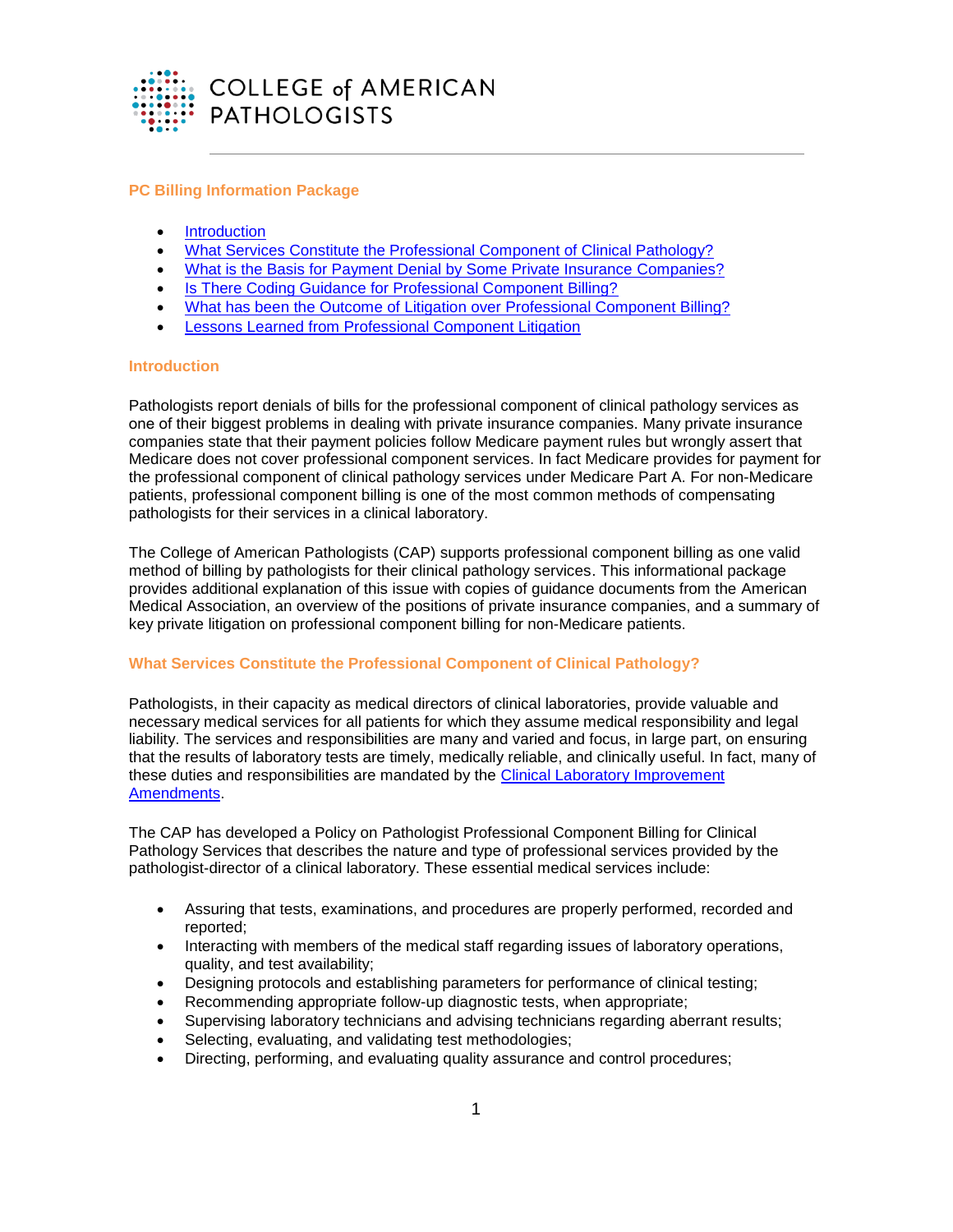<span id="page-1-0"></span>

- Evaluating clinical laboratory data and establishing a process for review of test results prior to issuance of patient reports; and
- Assuring the laboratory's compliance with State licensure laws, [Medicare Conditions of](http://www.cms.gov/Regulations-and-Guidance/Legislation/CFCsAndCoPs/index.html) [Participation,](http://www.cms.gov/Regulations-and-Guidance/Legislation/CFCsAndCoPs/index.html) [Joint Commission on Accreditation of Healthcare Organizations standards,](http://www.jointcommission.org/standards_information/standards.aspx) the [College of American Pathologists Laboratory Accreditation Program,](http://www.cap.org/web/home/lab/accreditation) and Federal certification standards.

### **What is the Basis for Payment Denial by Some Private Insurance Companies?**

Despite attempts to inform and educate private insurance companies on the nature and value of professional clinical pathology services, payment denials continue to increase. Some private insurers deny payment based on the assertion that the clinical pathology services constitute automated tests and only the technical component is reimbursed. Other private insurers claim that they follow Medicare guidelines and Medicare does not recognize these services. These assertions are simply untrue.

As an example, UnitedHealthcare does not reimburse the professional component of clinical pathology if the service is provided either manually or with automated equipment. The policy states: "The oversight of lab services is part of the facility payment. Therefore, such oversight arrangements are a matter involving the facility and the pathologist, not UnitedHealthcare and the pathologist."

In 2003 Aetna announced a new payment policy for professional clinical pathology. Aetna will now only pay for the professional component of a clinical pathology services if there is a "direct clinical interpretation of the test being performed."

Humana has also ceased reimbursing for the professional component. It states as its basis for denial: "Humana is frequently billed for professional component charges for automated clinical pathology tests, which do not require professional interpretation or intervention. These tests are automated and professional interpretation is not required."

Many private insurers deny payment for the professional component of clinical pathology services even though they assert that their payment policies are consistent with Medicare. Some insurers may cite the following Medicare policy on physician services as support for their payment policy: "Only discussions with attending physicians and analysis of results may present involvement of the laboratory physician in activities for an individual patient sufficient to qualify as physicians' services reimbursable on a reasonable charge basis" (Vol. 48 of the Federal Register, at page 8932). This Medicare rule relates to the requirements for payment of physician services under Medicare Part B. However, the professional component of clinical pathology is not reimbursed under Medicare Part B; rather, these professional services are reimbursed under Medicare Part A.

Under Part A, Medicare provides reimbursement for, among other medically necessary services, "professional services which are rendered for the general benefit to patients in a hospital or skilled nursing facility" (Vol. 48 of the Federal Register, at page 8904). The professional component of clinical pathology services is one of the types of services described by Medicare that is provided for the general benefit of all patients.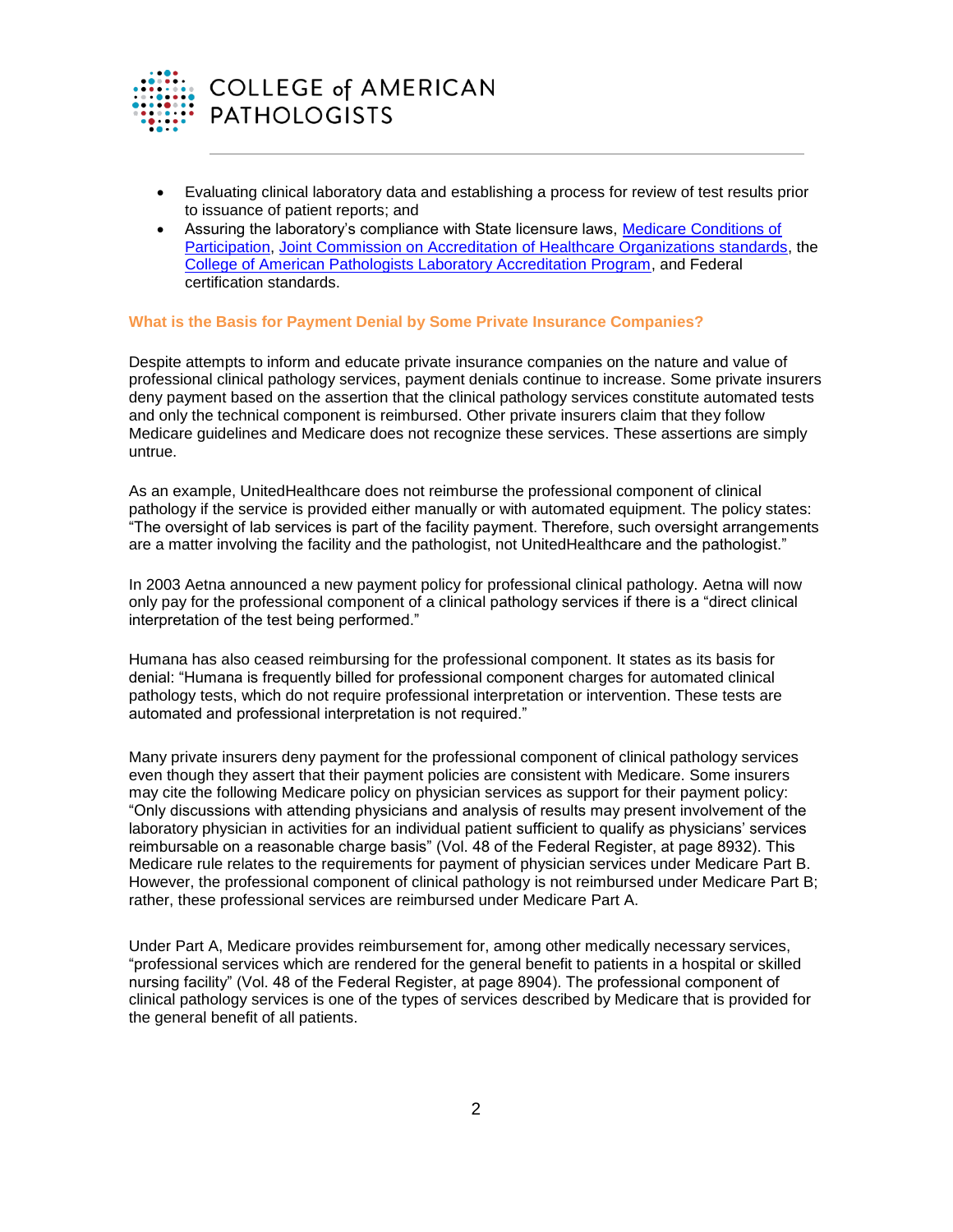<span id="page-2-0"></span>

## **Is There Coding Guidance for Professional Component Billing?**

As noted above, Medicare does recognize and reimburse for the professional component of clinical pathology services. Medicare includes payment for professional component services in the fixed amount that Medicare pays to the hospital for each patient under Medicare Part A. For each patient, Medicare pays the hospital based upon the patient's diagnosis related group, or DRG. A payment amount is assigned to each DRG, which is intended to cover a variety of services that may be received by the patient, including professional component services.

Because private insurance companies do not have a payment mechanism analogous to the DRG payments under Medicare Part A, the American Medical Association (AMA) has recognized the use of the -26 modifier as an appropriate mechanism to describe the professional component of clinical pathology services for non-Medicare patients.

The AMA recognizes that certain procedures, including clinical pathology services, are a combination of a physician professional component and a technical component. For procedures with both a technical and professional component, the AMA recognizes the use of the -26 modifier when the professional component of the procedure is being reported separately. The-26 modifier is used to describe the physician professional services in those instances when the physician is only billing for the professional component and the facility is reporting the technical component.

The AMA has published two articles with additional guidance on this issue. The first article is published in the CPT Assistant, Volume 9, Issue 5, May 1999. The AMA states that the use of the - 26 modifier is appropriate when the physician is billing separately for the professional component of a laboratory test.

Subsequently, in the CPT Assistant, Volume 15, Issue 8, August 2005, the AMA defined the professional component of clinical pathology by reference to the description in the CAP's Policy on Pathologist Professional Component Billing for Clinical Pathology Services.

As noted above, Medicare reimburses the professional component of clinical pathology services under Part A. However, there are several clinical pathology procedures that Medicare reimburses under Part B. Specifically Medicare will pay pathologists under Part B for clinical laboratory interpretation services billed with a -26 modifier for the following CPT codes:

| <b>CPT Code</b> | <b>Description of Service</b>                                                                                |
|-----------------|--------------------------------------------------------------------------------------------------------------|
| 83020           | Hemoglobin fractionation and quantitation; electrophoresis (eg, A2, S, C, and/or<br>F)                       |
| 84165           | Protein; electrophoretic fractionation and quantitation, serum                                               |
| 84166           | Protein; electrophoretic fractionation and quantitation, other fluids with<br>concentration (eg, urine, CSF) |
| 84181           | Protein; Western Blot with interpretation and report, blood or other body fluid                              |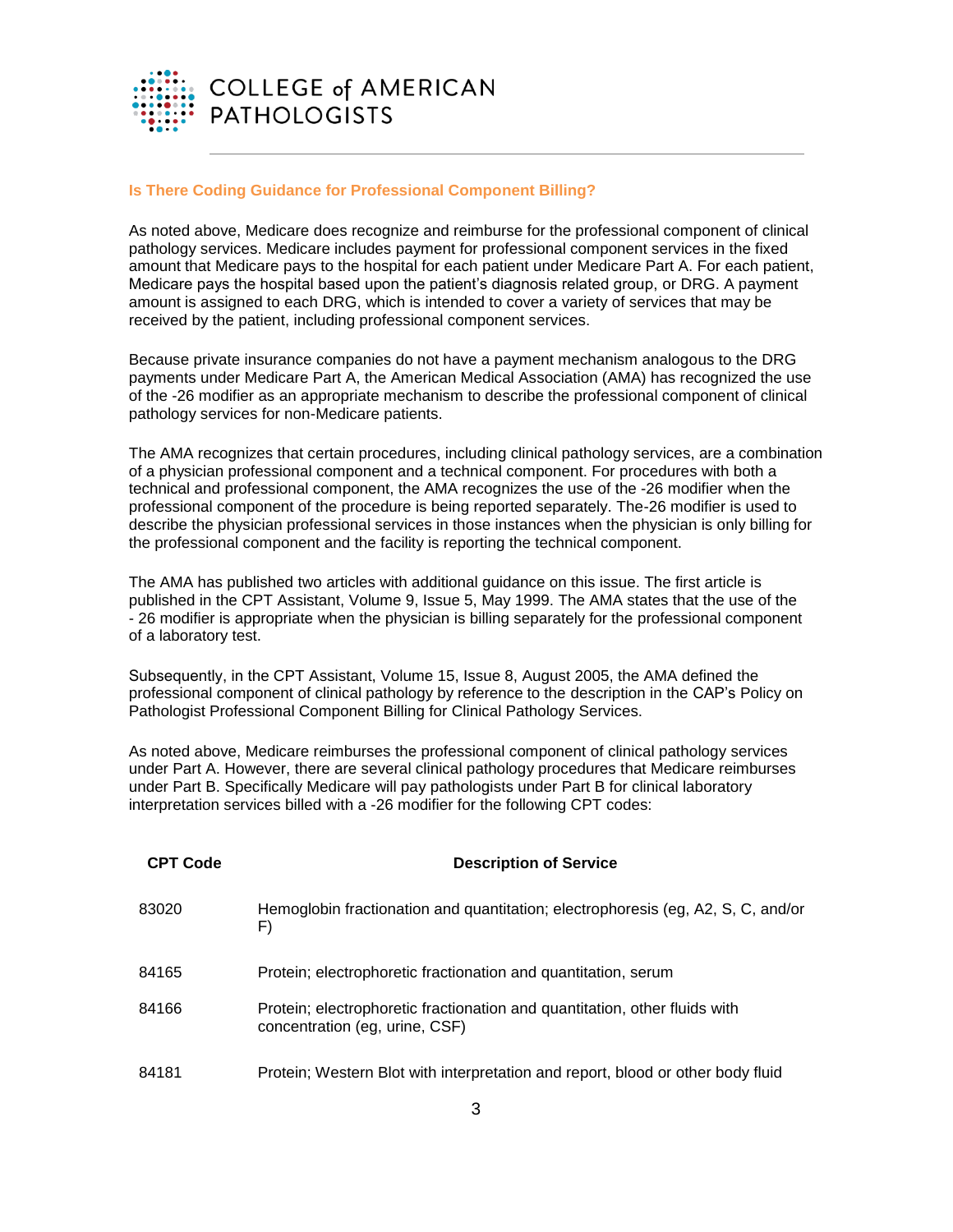

| 84182 | Protein; Western Blot with interpretation and report, blood or other body fluid,<br>immunological probe for band identification; each                              |
|-------|--------------------------------------------------------------------------------------------------------------------------------------------------------------------|
| 85390 | Fibrinolysins or coagulopathy screen, interpretation and report                                                                                                    |
| 85576 | Platelet, aggregation (in vitro), any agent                                                                                                                        |
| 86255 | Fluorescent noninfectious agent antibody; screen, each antibody                                                                                                    |
| 86256 | Fluorescent noninfectious agent antibody; titer, each antibody                                                                                                     |
| 86320 | Immunoelectrophoresis; serum                                                                                                                                       |
| 86325 | Immunoelectrophoresis; other fluids (eg, urine, cerebrospinal fluid) with<br>concentration                                                                         |
| 86327 | Immunoelectrophoresis; crossed (2 dimensional assay)                                                                                                               |
| 86334 | Immunofixation electrophoresis; serum                                                                                                                              |
| 86335 | Immunofixation electrophoresis; other fluids with concentration (eg, urine, CSF)                                                                                   |
| 87164 | Dark field examination, any source (for example, penile, vaginal, oral, skin);<br>includes specimen collection                                                     |
| 87207 | Smear, primary source with interpretation; special stain for inclusion bodies or<br>parasites (eg, malaria, coccidia, microsporidia, trypanosomes, herpes viruses) |
| 88371 | Protein analysis of tissue by Western Blot, with interpretation and report                                                                                         |
| 88372 | Protein analysis of tissue by Western Blot, with interpretation and report;<br>immunological probe for band identification, each                                   |
| 89060 | Crystal identification by light microscopy with or without polarizing lens analysis,<br>any body fluid (except urine)                                              |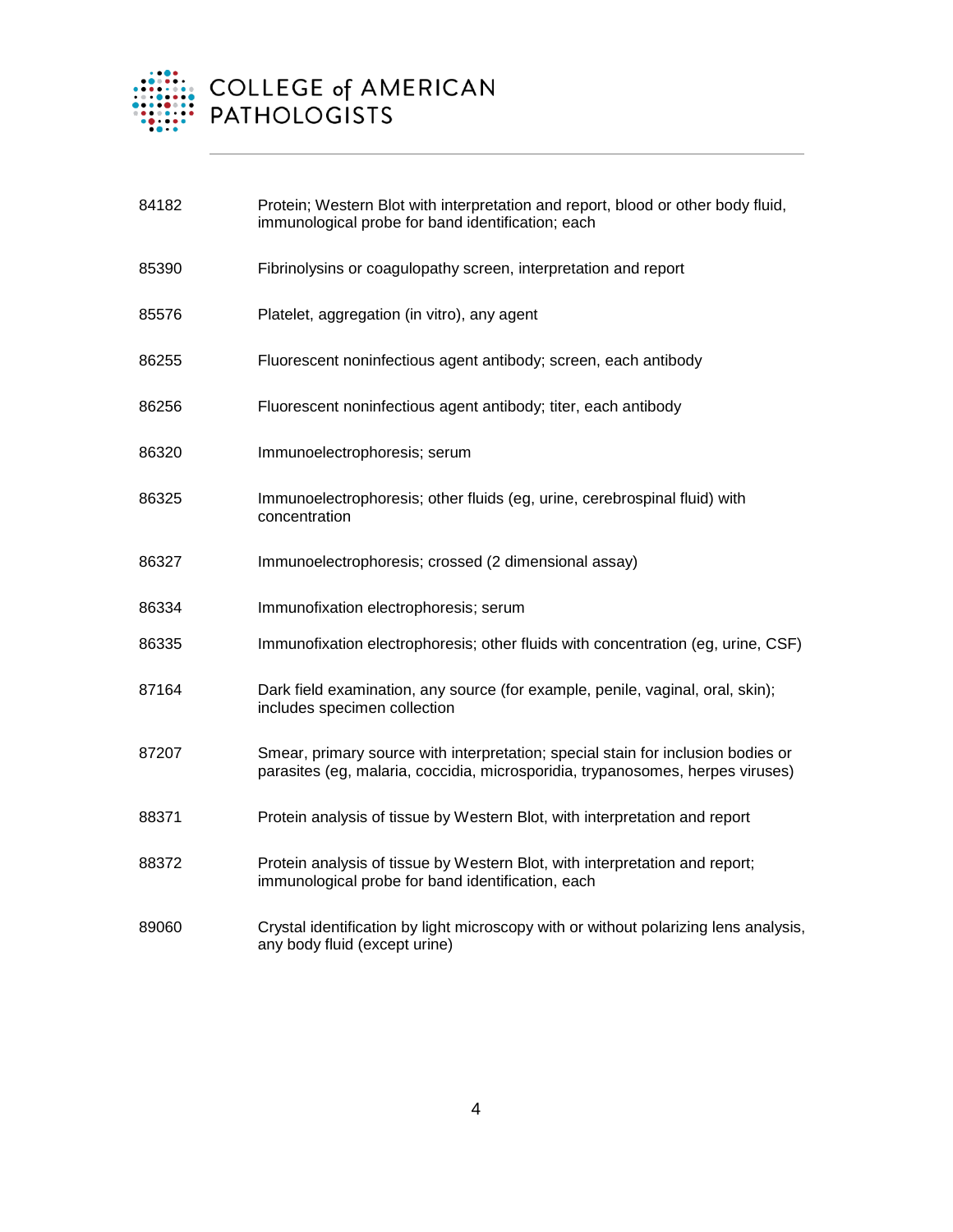<span id="page-4-0"></span>

In order to bill under Medicare Part B for these identified CPT codes, the services must meet the following criteria for clinical consultations:

- 1. the services are requested by the Medicare beneficiary's attending physician;
- 2. the services must result in a written narrative report included in the Medicare beneficiary's medical record; and
- 3. the services require the exercise of medical judgment by the consultant physician.

#### **What has been the Outcome of Litigation over Professional Component Billing?**

There are several key court cases that have established the value of and obligation of private insurance companies to reimburse for professional component services. For example, in the 1997 case of [Smith v. Peoria Tazewell Pathology Group, Case No. 94-L-245,](http://www.cap.org/apps/docs/advocacy/compliance/smith_vs_peoria_tazewell_pathology.pdf) the Illinois Court for the 10th Circuit found the value of the pathologists' services indisputable. The Court stated:

"There is no genuine issue of material fact that the Pathologists provide medical services of value to all patients who have laboratory tests performed at the hospitals at which the Pathologists practice. These services include establishing test protocols, performing quality control and assurance, and remaining available to consult with laboratory technicians and treating physicians. The Pathologists are entitled to bill patients, including plaintiffs Smith and Lighter, for these services—regardless of whether the Pathologists personally perform the test or review its results."

The Court in the Smith case cites another pivotal opinion on professional component billing from the 1995 case of [Central States v. Pathology Laboratories of Arkansas, 71 F.3d 1251.](http://www.cap.org/apps/docs/advocacy/compliance/central_states_vs_path_labs_of_arkansas.pdf) In this case the United States Court of Appeals for the 7th Circuit held that either the payer or the patient is obligated to pay a pathologist's charge for professional component services. In this opinion, the Court characterized professional component billing as a system that "spreads costs across all patients and in the process it avoids the need to keep records about just which test required just which services." Additional information on the legal significance of this important case is discussed in the attached [memorandum prepared by Sidley & Austin.](http://www.cap.org/apps/docs/advocacy/compliance/sidley_austin_memo.pdf)

More recently eleven pathology groups in Florida filed suit against Health Options, an HMO and subsidiary of Blue Cross and Blue Shield of Florida, to recover reimbursement for professional component services. In the first case that went to trial, [Palmetto Pathology Services v. Health](http://www.cap.org/apps/docs/advocacy/compliance/palmetto_vs_health_options_final_decision.pdf)  [Options, Case No. 05-4137 CA 09,](http://www.cap.org/apps/docs/advocacy/compliance/palmetto_vs_health_options_final_decision.pdf) the Florida Court for the 11th Circuit ruled in favor of the pathology group and required direct payment from Health Options to the pathologists for the professional component of clinical pathology services furnished for the HMO's subscribers.

In reaching this conclusion, the Florida Court noted that the professional component of clinical pathology "directly benefits each and every patient needing laboratory services." The opinion also recognizes that the professional component of clinical pathology constitutes a valuable and necessary medical service that is separate and distinct from the technical component of a laboratory test. Health Options challenged the Court's ruling. The CAP filed an [amicus brief](http://www.cap.org/apps/docs/advocacy/compliance/cap_health_options_vs_palmetto_pathology_brief.pdf) in support of the pathologists. On appeal, the District Court of Appeal of Florida (3<sup>rd</sup> Dist.), the court affirmed the trial court's ruling in all respects in [Health Options, Inc. v. Palmetto Pathology Services, PA, Case No.](http://www.allcourtdata.com/law/case/health-options-v-palmetto-pathology-servs/czaDfj7C)  [3D07-1453.](http://www.allcourtdata.com/law/case/health-options-v-palmetto-pathology-servs/czaDfj7C) Health Options then appealed to the Florida Supreme Court which on October 15, 2008 denied Health Options' request for a hearing representing the judicial conclusion in favor of the pathologists. As a matter of law, therefore, Florida's HMOs must make direct payment to pathologists for the professional component of clinical pathology.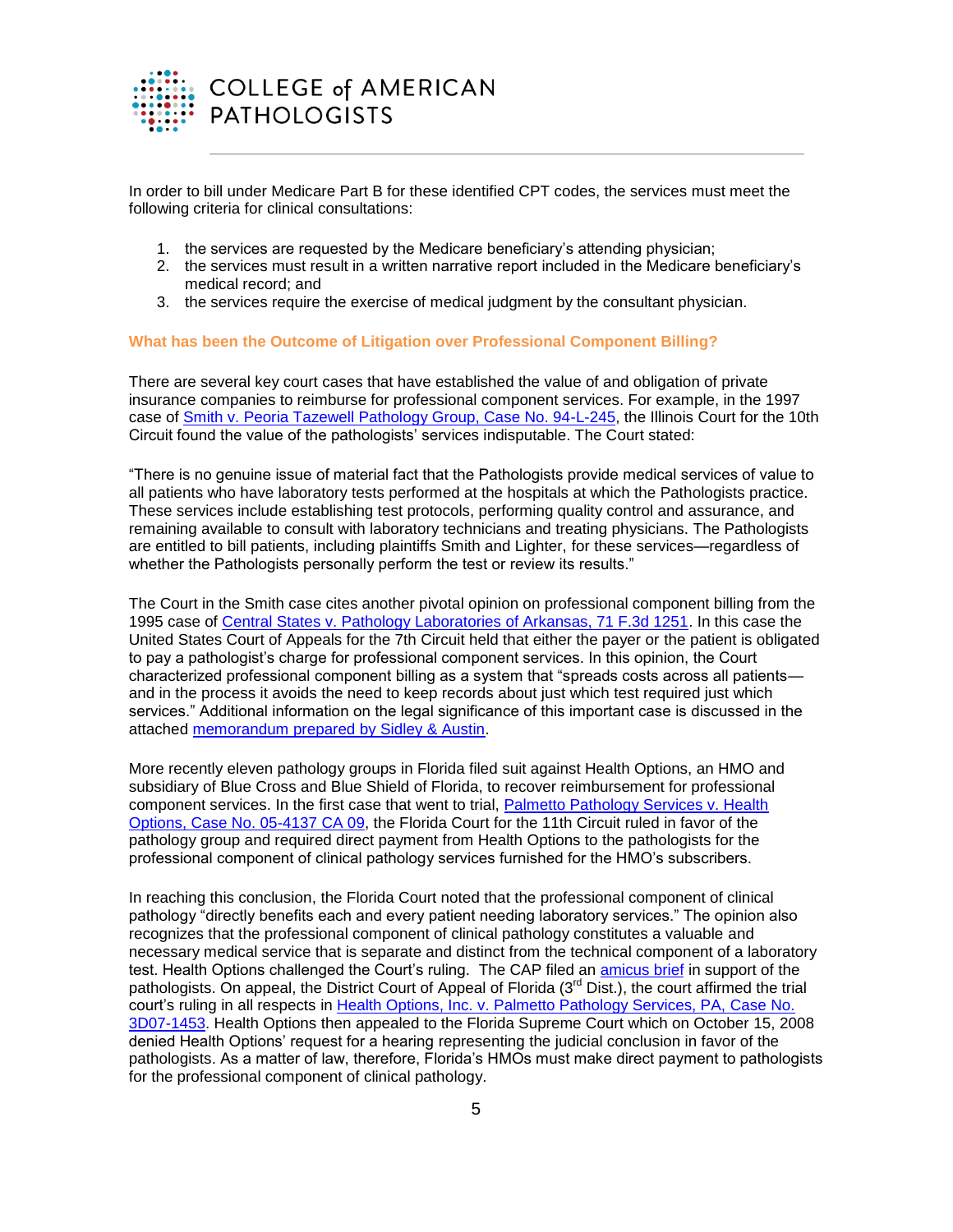<span id="page-5-0"></span>

In 2008 and 2009, Illinois courts upheld professional component billing rulings in favor of pathologists billing for these services. In November 2008, the Circuit Court of Cook County in Neighborhood [Clinics, LLC v. Pathology CHP et al, C](http://www.cap.org/ShowProperty?nodePath=/UCMCon/Contribution%20Folders/WebContent/pdf/neighborhood-clinics-2009.pdf)ase No. 05 CH 2692, upheld the validity and fairness of professional component billing indicating "The evidence is overwhelming that patients and not just the hospitals benefit from the pathologists' quality control services billed under the professional component of clinical pathology which insure the accuracy and reliability of the laboratory result for their diagnosis and treatment." Neighborhood Clinics had contracts with numerous HMOs and health plans, such as Blue Cross Blue Shield, Humana, and others. The CAP submitted an *[amicus](http://www.cap.org/ShowProperty?nodePath=/UCMCon/Contribution%20Folders/WebContent/pdf/neighborhood-clinics-amicus-brief-2008.pdf) brief* in favor of the pathologists in this case.

In October 2009, pathologists in Illinois again prevailed, this time at the Illinois state appellate court level in [Richard Martis v. Pekin Memorial Hospital Inc, et. al, Case No. 2-08-0543.](https://www.courtlistener.com/opinion/2026707/martis-v-pekin-memorial-hosp-inc/) The court held the practice of professional component billing not actionable. Professional component services included the pathologist's supervision of the laboratory to make sure results are timely and medically reliable and the pathologist's availability – seven days a week, 24 hours a day – to review any result that is questionable and to discuss various medical issues that might be raised about test results.

There has been an unfavorable ruling on the issue of professional component billing, which came in 2002 in [Central States v. Florida Society of Pathologists, 5D01-501,](http://www.cap.org/apps/docs/advocacy/compliance/central_states_vs_fsp.pdf) July 12, 2002, District Court of Appeal of the State of Florida (5th Dist.). This case did not directly address the nature and value of professional component services; rather, the case involved the ability to bill patients for the services. The Florida Society of Pathologists filed a complaint against Central States for unfair trade practices and interference with business relationships after Central States communicated to its plan members that pathologists had inappropriately billed the professional component of the clinical pathology services received by the members. The letters to the plan members instructed them not to pay any bills for professional component services. The court ruled against the pathologists finding that there was no contractual commitment on the part of the members to pay for the pathologist's bill for the professional component.

It is important to note that the [Central States case](http://www.cap.org/apps/docs/advocacy/compliance/central_states_vs_fsp.pdf) did not rule against the practice of professional component billing but required that patients in Florida contractually agree to be obligated to pay for the service before a pathologist could submit a bill. One of the key facts cited by the court was the lack of clear reference to the professional component in patient brochures. The brochure given to the patients included the following statement:

"The pathologist's bill will cover his or her professional services in examining and analyzing your blood, cells, tissue or other specimens, reporting the findings, and consulting with your physician when it is appropriate."

While the patient brochure created a contractual obligation, the Court found that the brochure suggested that the bill would only include patient-specific services. The Court also stated that because the pathologist did not furnish direct services for the patients, the patients did not contractually agree to pay for the professional component.

#### **Lessons Learned from Professional Component Litigation**

The nature and value of professional component services has been well established under these and many other private litigation matters. While the case opinions may not be directly applicable or binding on private insurers in your area, the favorable characterizations of professional component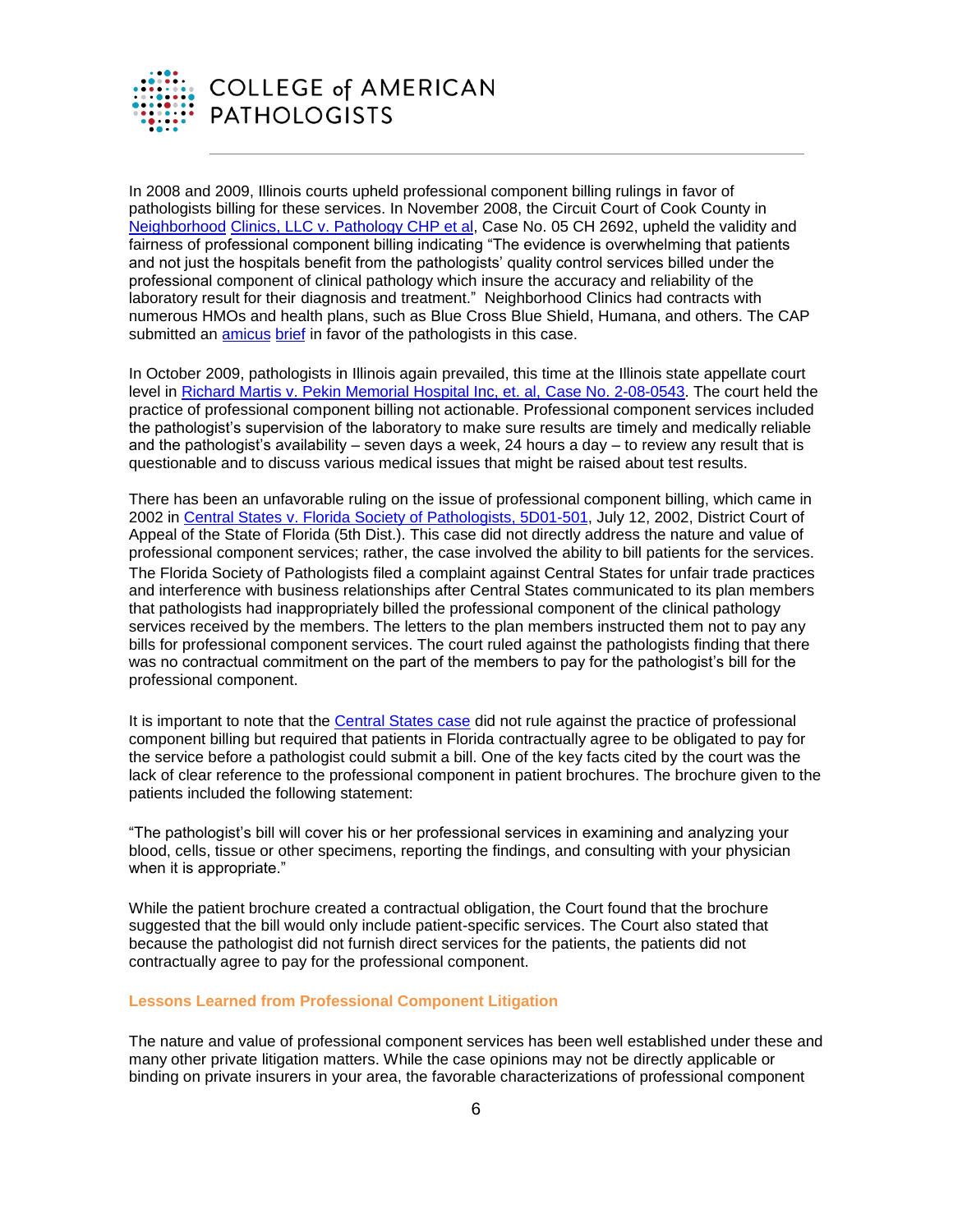

services in these cases may be persuasive as you attempt to negotiate for, or resolve a dispute regarding, reimbursement for your professional services.

Another important lesson from both the successes and setbacks from the litigation is the need to establish the appropriate contractual obligation for payment of the professional component of clinical pathology services. Pathologists may need to establish contractual relationships with private insurers, hospitals and patients regarding professional component billing.

In the case of contracts with private insurers, you need to document the insurer's position on reimbursement of clinical pathology services. If the insurer does not include the professional component of clinical pathology as a covered medical service, you need to ensure that your contract with the insurer does not require you to give up the right to bill health plan participants and collect for professional component services as a condition of participation. If the insurer believes that payment for your professional services is included as part of the facility fee and covered by the contract between the insurer and the hospital, you need to discuss this issue with the hospital.

There are often regional variations in the payment by private insurers of the professional component of clinical pathology. While an insurer may have adopted a national policy on clinical pathology services, some pathologists have been successful in negotiating for payment as part of their local participation agreement. You should ensure that the payment terms of your contract cannot be unilaterally amended by virtue of a policy announcement by the insurer and inquire whether hospital agreements can be amended in this fashion.

If the hospital accepts that their contract with the insurer covers both the professional and technical component of the service, then you should ensure that the hospital understands their obligation to pass-through payment to you or your group. If the hospital does not agree with the insurer then the hospital may serve as an ally in negotiating appropriate contract language with the insurer that expressly covers the professional component of the service. If you have a separate medical director agreement with your hospital, you need to review the language to determine what professional component services are included in the compensation. The terms of your medical director agreement should be specific to Medicare and non-Medicare patients to distinguish the different payment methodologies for your services.

In the case of contracts with patients, you may need to work with the hospital to include appropriate billing disclosures to be provided to patients as part of the registration or admission process. You should also check for requirements under your State law for obtaining patient consent for payment purposes. The CAP has prepared [sample language](http://www.cap.org/apps/docs/advocacy/compliance/sample_patient_agreements.doc) (located at the end of this document) that may be used as part of a patient brochure to inform patients and serve as an agreement to pay for professional component services. There is a one-page patient consent statement and a shorter version depending on your State requirements.

For more information and practical tips for pathologists who engage in professional component billing, please read the article, ["Ten Commandments of Professional Component Billing March 2003"](http://www.cap.org/apps/cap.portal?_nfpb=true&cntvwrPtlt_actionOverride=%2Fportlets%2FcontentViewer%2Fshow&_windowLabel=cntvwrPtlt&cntvwrPtlt%7BactionForm.contentReference%7D=cap_today%2Ffeature_stories%2Fcomponent_billing.html&_state=maximized&_pageLabel=cntvwr), CAP Today, prepared by Jack Bierig of Sidley Austin Brown & Wood, LLP, and published in CAP Today, March 2003.

For additional information on professional component billing for non-Medicare patients, please visit [www.cap.org,](http://www.cap.org/apps/cap.portal?_nfpb=true&_pageLabel=home) or contact the Division of Advocacy for the College of American Pathologists at (800) 392-9994 or (202) 354-7100.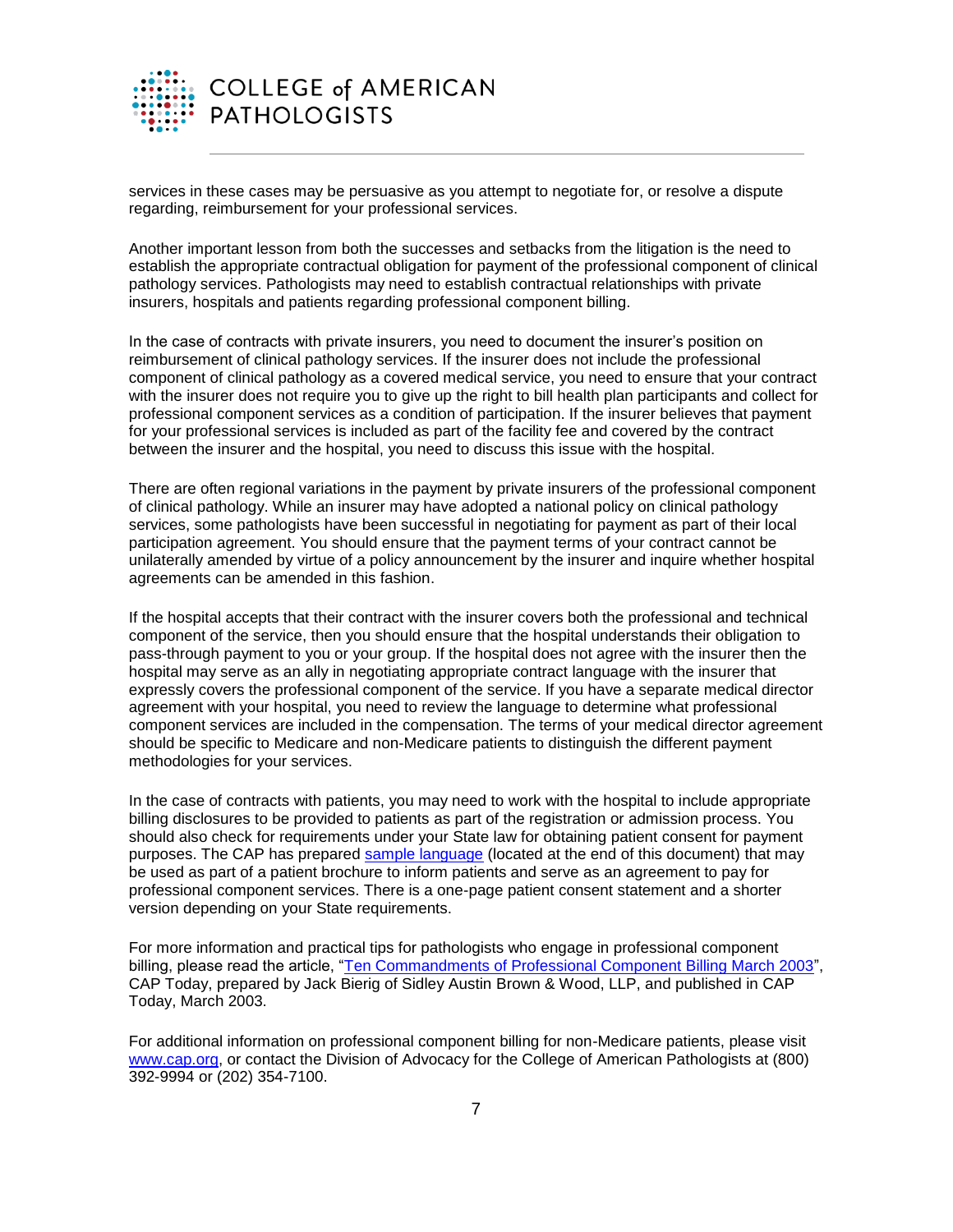

# **AGREEMENT TO PAY FOR**

# **PROFESSIONAL COMPONENT**

# **AND OTHER PATHOLOGY SERVICES**

If your doctor orders testing of a specimen of your blood, urine, or other tissue, the specimen will be sent to the medical laboratory for analysis. The laboratory is directed by a pathologist, a physician who specializes in laboratory medicine. The pathologist is responsible for assuring that the results of your laboratory tests are clinically reliable and are reported to your doctor in a timely manner.

It is important for you to understand what pathologists do for you in the laboratory. Sometimes, pathologists review biopsied tissue under a microscope to determine whether or not the tissue indicates the presence of disease and, if so, what specific kind of disease. They will report their findings to your doctor. These services are known as anatomic pathology services.

Where a specimen of your blood, urine, stool, or similar material is sent to the laboratory, a pathologist many not have to review the specific specimen. Rather, in these situations, pathologists are responsible for quality assurance and quality control. They provide medical supervision of the technicians and technologists who work in the laboratory. They must be available to address problems that arise in the laboratory regarding specific results. Moreover, they must be available to answer any questions that your doctor might have about your laboratory results. Pathologists' services in directing the medical laboratory to assure the timeliness, reliability, and usefulness of your test results are referred to as the "professional component" of clinical pathology services.

If you have laboratory work done while at this hospital, you will receive a separate bill for the pathologist's services. The bill will include charges for the pathologist's direct, anatomic pathology services with respect to your biopsied tissue. It will also include charges for the pathologist's professional component services relating to your specimens that were tested in the laboratory. **YOU WILL RECEIVE A BILL FOR PROFESSIONAL COMPONENT SERVICES EVEN IF THE PATHOLOGIST DID NOT PERSONALLY PERFORM THE TEST OR REVIEW ITS RESULTS**.

By signing this Agreement, you agree to be responsible for the pathologist's anatomic and professional component charges as described above to the extent that those charges are not paid for by your insurer or managed care plan. These charges are made so that we can continue to offer the quality laboratory work that is essential to the proper diagnosis and treatment of your condition. If you have any questions about pathology services or the bills for